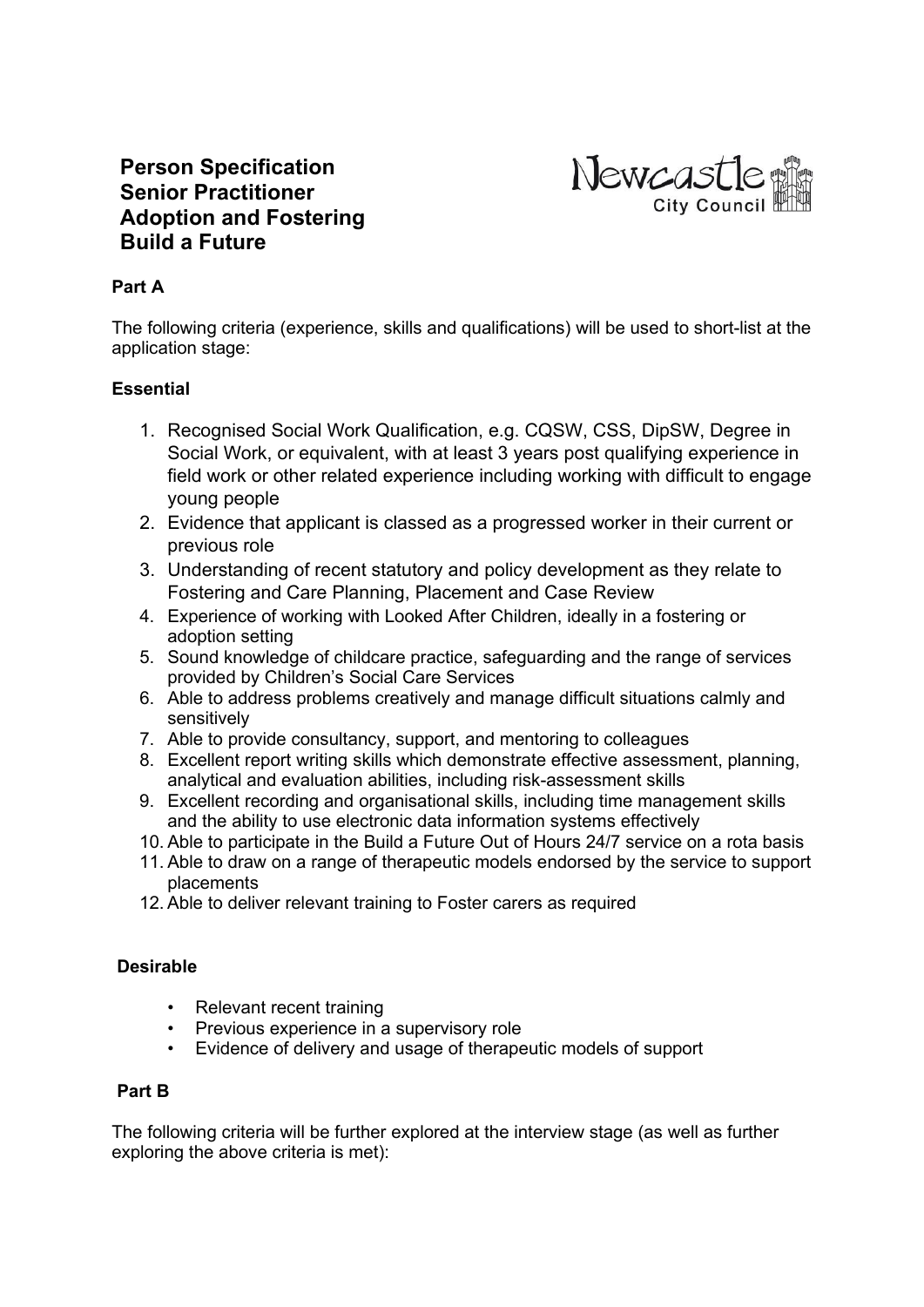- Ability to handle problems and difficult situations calmly and sensitively
- Commitment to open and transparent methods of working with service users
- Commitment to high quality, accessible services and to value for money<br>• High personal standards of integrity and probity
- High personal standards of integrity and probity
- Motivated towards change and continuous improvement
- Committed to Equal Opportunities and anti-discrimination practice in employment and service delivery
- Leadership skills

#### **Additional Requirements**

- Enhanced DBS Disclosure Certificate
- Social Work England Registration